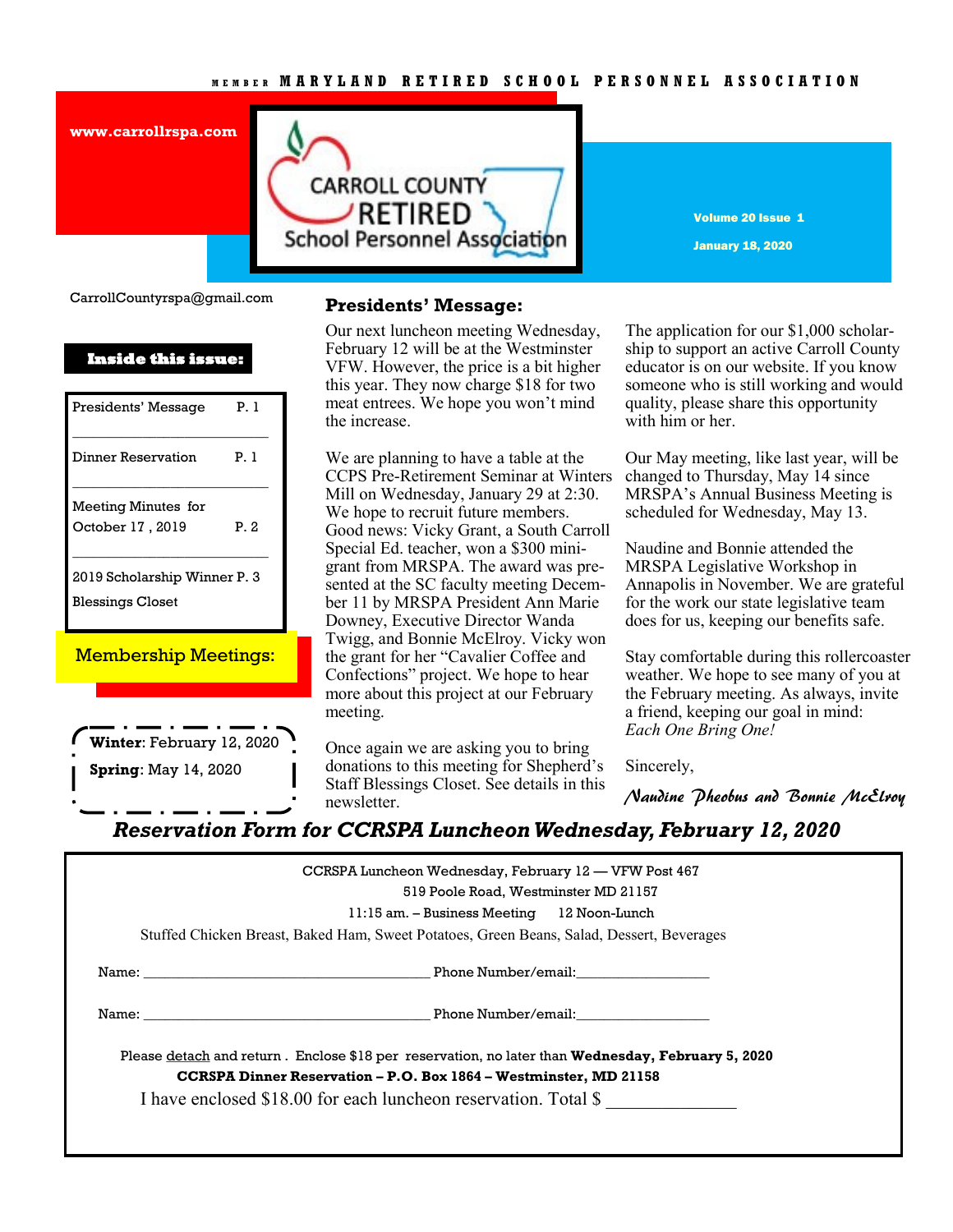

# Minutes for October 17, 2019

The Fall **CCRSPA** meeting was held at Bullock's Family Restaurant in Westminster, starting at 5pm. Those in attendance were asked to sign in and then enjoy their meal. **Co-Presidents** *Naudine Pheobus* and *Bonnie McElroy* welcomed everyone and led the Pledge of Allegiance at 6pm. *Zeenie Burns*  introduced our 2019 **CCRSPA** Scholarship Recipient, Kelly Wunder.

**MRSPA President** *Anne Marie Downey* was delighted to be with the group despite getting lost on the way, and seeing much of the county in her travels to find the restaurant! She spoke about her connections to our group through various individuals and pastimes, emphasizing her motto of "Connecting, Protecting and Making a Difference". *Ann Marie* spoke about membership and getting retirees to commit to joining and serving in an office--"If you step in to a role, you will learn on the job and enjoy it!" **MRSPA** is offering mini-grants for current teachers—up to \$300 for classrooms. These are offered by the 6 areas, and applications are due by November 1 with the grants awarded the following January. A trivia question for the group—what do *Pepe Le Pew, Pippi Longstocking, Sam Walton* and ball point pens have in common with **MRSPA**? All debuted in 1945!

**MRSPA Executive Director** *Wanda Twigg*  explained 4 **MRSPA** brochures brought for the group, including the **MRSPA** scholarships available, and the application process. She also highlighted that the number 1 legislative priority is pension protection. **MRSPA** continues to offer a variety of benefits and discounts to members, including a new benefit, "Stress-Free Solutions for Seniors", owned and operated by 2 South Carroll High School graduates. Take advantage of your membership with your member card number on the state website [https://](https://www.mrspa.org) [www.mrspa.org,](https://www.mrspa.org) access with your member number and click on Member Benefits. *Wanda* stated that the sub-committee for the Kirwin Commission has completed its work, and will be bringing recommendations to the Commission, who then makes recommendations to the State. How might pushing more costs to the counties affect retirees' benefits? *Wanda* also reminded everyone that as of October 1, a Patient's Bill of Rights—a written, printed copy of your rights—should be received every time

you enter the hospital as a patient.

**Recording Secretary—***Dayna Lane* for *Susan Miller,* May 9, 2019 minutes as published in the newsletter were approved. Thanks to *Dayna* for taking detailed notes for this meeting's minutes.

**Treasurer**—*Pat Riesner* stated that the current balance is \$6098.08.

**Membership and Necrology—***Jean Crowl* lit the memorial candle and led the remembrance in honor of *Charlotte Bauerline, Teresa Di-Marco, Pamela Sue Sherfey, Charles Ohler, Linda Lookingbill, Ray Martin, Regina Roop, Dolores Carson, Martha Devilbiss, Geraldine Garrett, Helen Holweck, Ann Mann, Ethel Crowl,* and *George "Bud" Dorr.*

**Scholarship Committee**—*Zeenie* has copies of the **CCRSPA** scholarship application. See her if you know of anyone interested.

**Consumer Education—***Dixie Elmes* reminded everyone to watch out for scams, especially over the telephone. If you subscribe to magazines, be careful when you are asked to renew because sometimes you lose a month or more, and end up paying more for less.

**Old Business**—*Bonnie* explained the display board shared at the state meeting, describing what Carroll County has done over the years to attract members.

**New Business**—**CCRSPA** 2019-2020 donations include: Shepherd's Staff Back-to-School \$300 and Festival of Trees \$250; Big Band Concert, Access Carroll \$250; Literacy Council \$250; Boys and Girls Club \$250; Carroll County Food Sunday \$250; Change, Inc. \$250. *Althea Miller* made a motion to approve the contributions as listed above, and *Zeenie* seconded the motion, which passed unanimously. Contributions will be sent to the organizations by mail. A representative from each agency will be invited to our February meeting, where each will be recognized, and photos taken for publicity.

There was a report on the Presidents' Meeting in July and the Leadership Conference in September with *Bonnie, Naudine* and *Jean.* One of the topics discussed was branding. We are

ahead of many counties with our logo. *Bonnie*  reiterated the goal "Each One Reach One". If anyone has programs to suggest, please let *Bonnie* or *Naudine* know. Suggestions to reach more included getting into the schools more and sharing information before people retired; continuing our presence at county pre-retirement seminars; actively searching out other retirees besides teachers. We are fortunate to have good support from *Stephanie Rauen* in keeping us informed of retirees in all areas of the school system.

Contact *Bonnie* or *Naudine*, if interested in serving as the Program Chairperson, Legislative Chairperson or Vice-President. *Muriel Sabo*  will not be able to continue as Vice-President due to her health. Consider filling a position, which can be shared with a friend. *Bonnie* and *Naudine* appealed for members interested in attending the Legislative Workshop on Wednesday, November 13 in Annapolis.

Before the business meeting adjourned, door prize winner names were selected: *Althea*, *Sandy Frizzell, Susan Christenbury* and *Mary Snyder.* 

Respectfully submitted,

Susan H. Miller

Recording Secretary